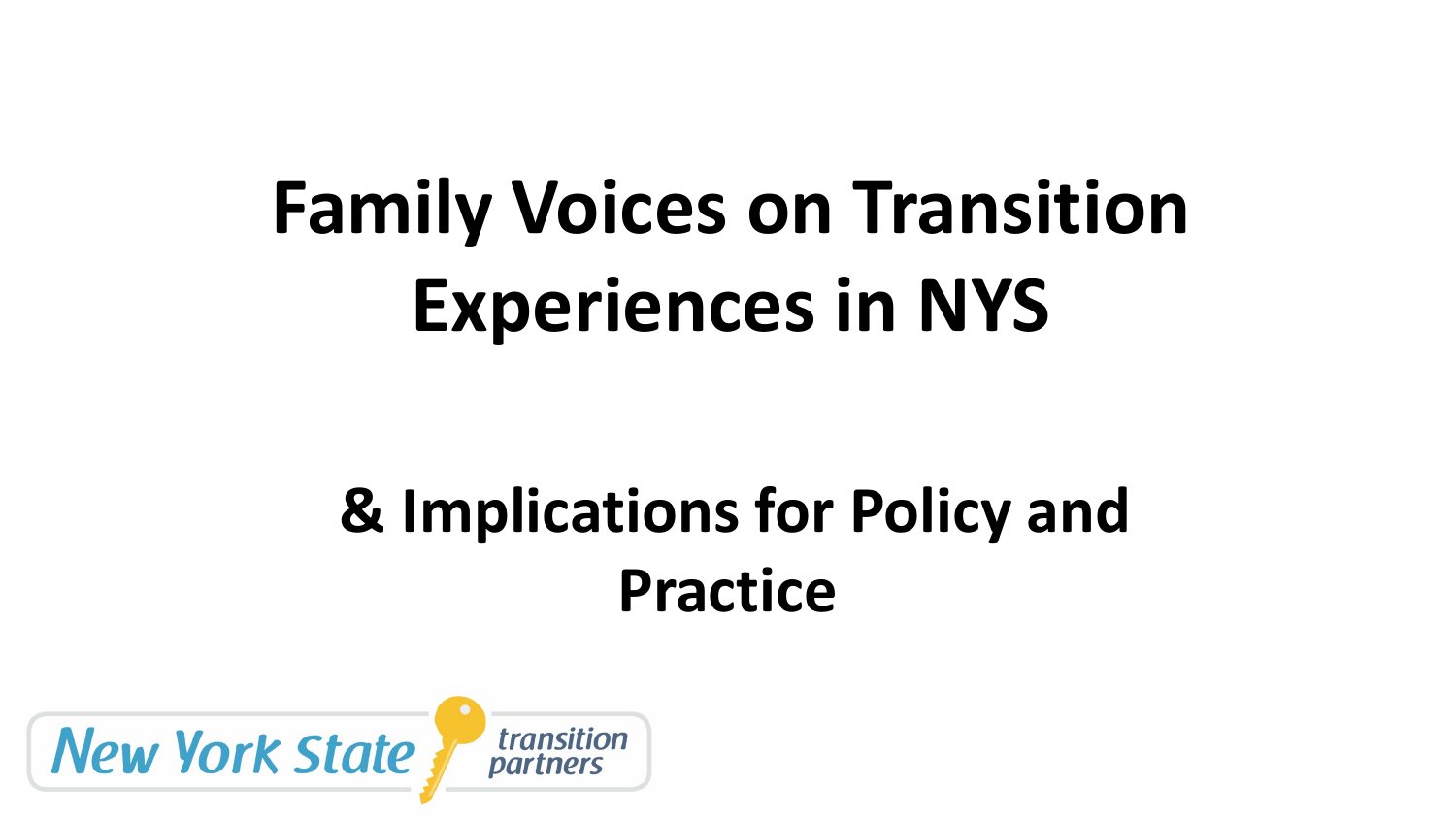## **Our Goals**

- Give voice to the experiences of families
- Inform NYS Transition Partners activities & products
- Share family experiences with those who can help improve the transition experience
- Provide recommendations to help young people be ready for college, career, and independent living.

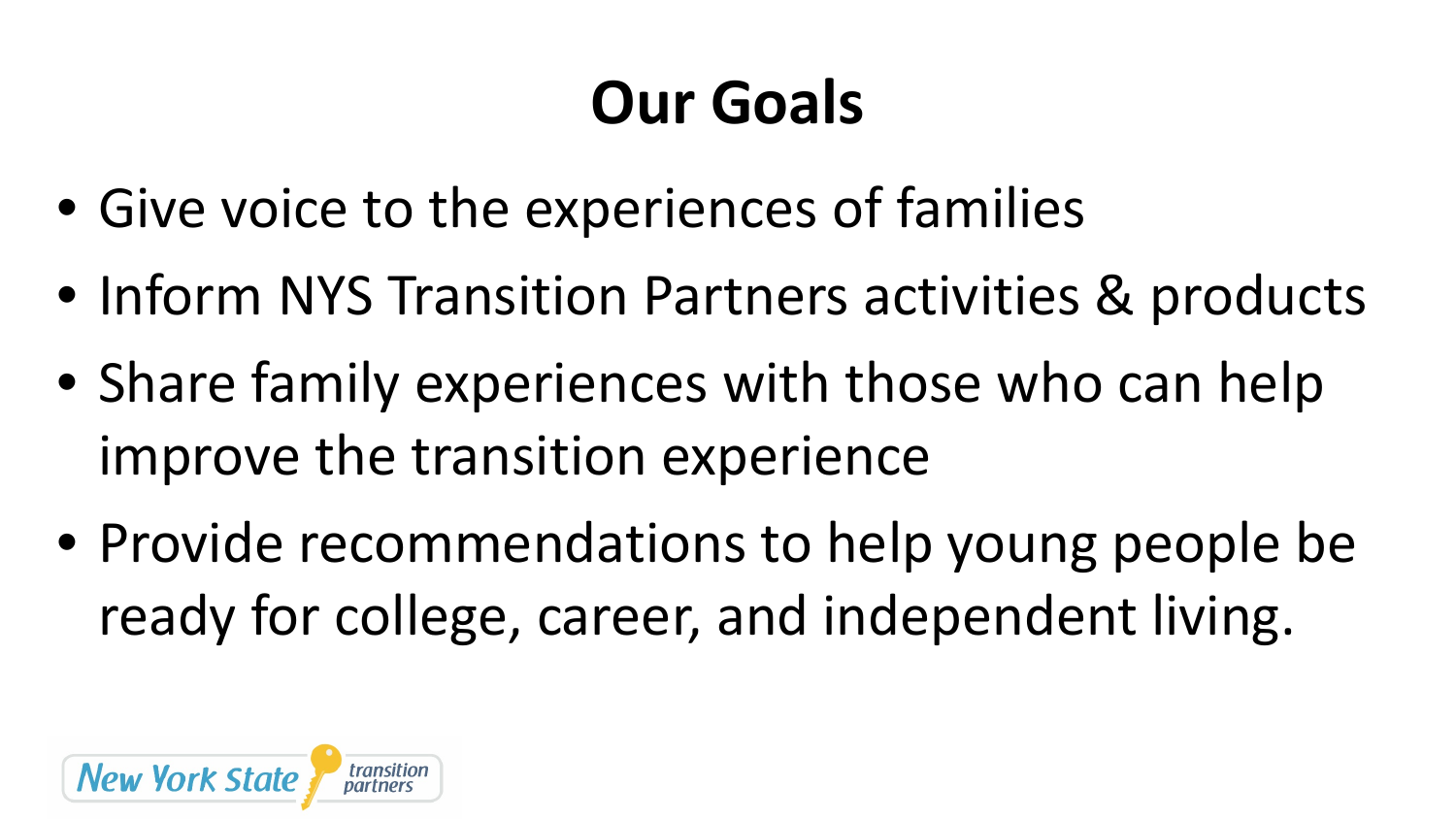#### **The Process**

- A 20-item survey for parents of young people ages 12 26 was distributed in April 2016 issue of ACCESS, the project's monthly transition newsletter with an email distribution list of 44,500.
- We heard back from 464 NYS parents who met these criteria, and 212 of these respondents left comments, many lengthy and substantive.
- The majority of respondents (55%) represent children over age 18, while 32% have children ages 15 to 17, and 13% 12 to 14.
- Our respondents have a high proportion of children with more significant disabilities: 46% of people indicated that their children receive services from OPWDD.
- We also interviewed transition practitioners "on background" to contextualize responses.

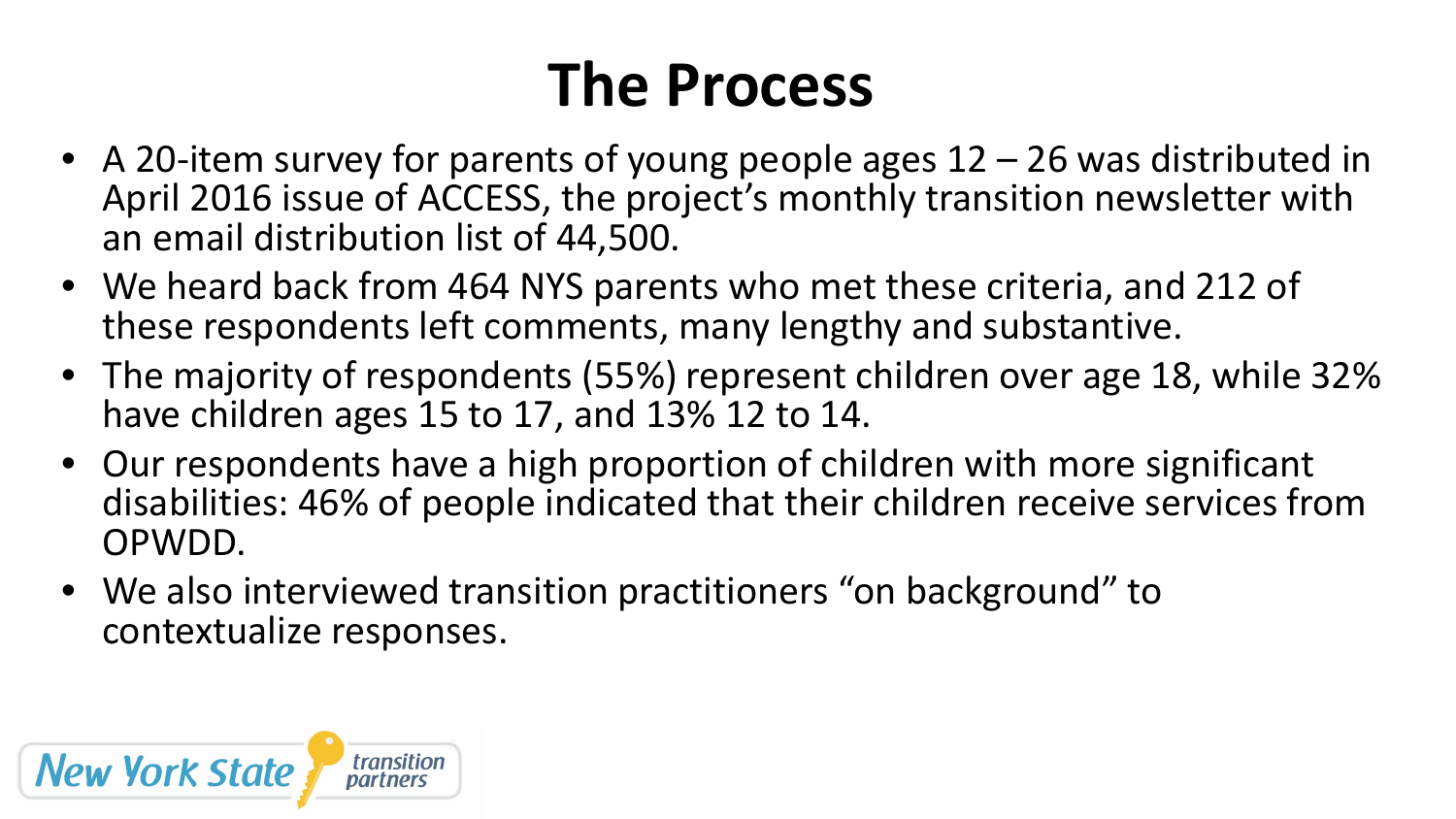### **What Parents Said:** *Major Themes*

- Inconsistent implementation of IDEA transition requirements across districts, schools & regions
- Perceived lack of time/capacity to earn both Regents Diploma and CDOS credential
- Students not ready for college academically, socially, or emotionally
- Parents feel unsupported and unable to navigate next steps
- Lack of jobs and career path opportunities
- Lack of post-school support for independent living, work, and social connection

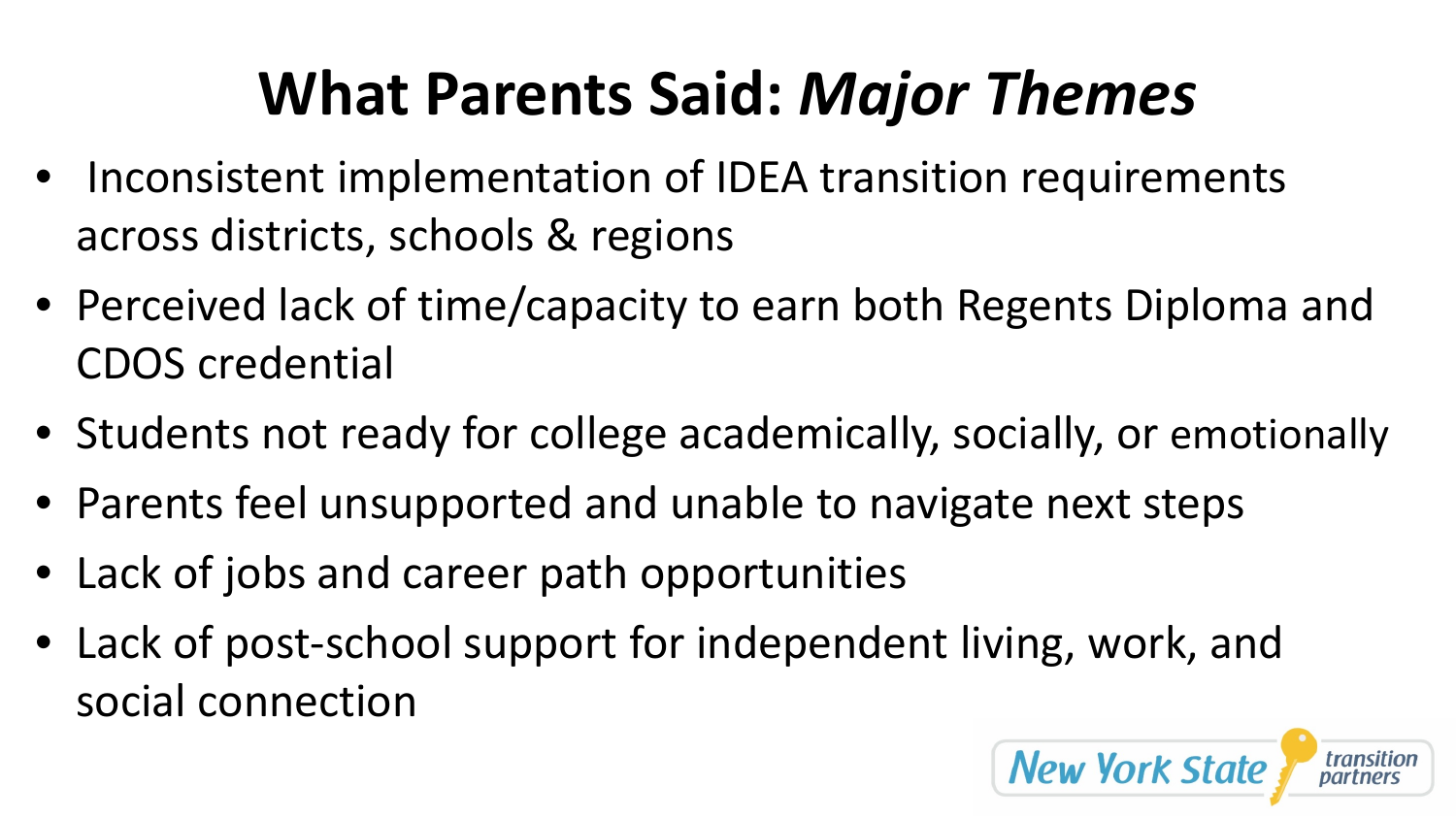# **Inconsistent implementation of IDEA transition requirements**

There is tremendous variability across districts and schools in the implementation of transition requirements during the middle and high school years.

The impact of this inconsistency is that families frequently feel their students are unprepared for the challenges of postsecondary education, employment, or independent living.

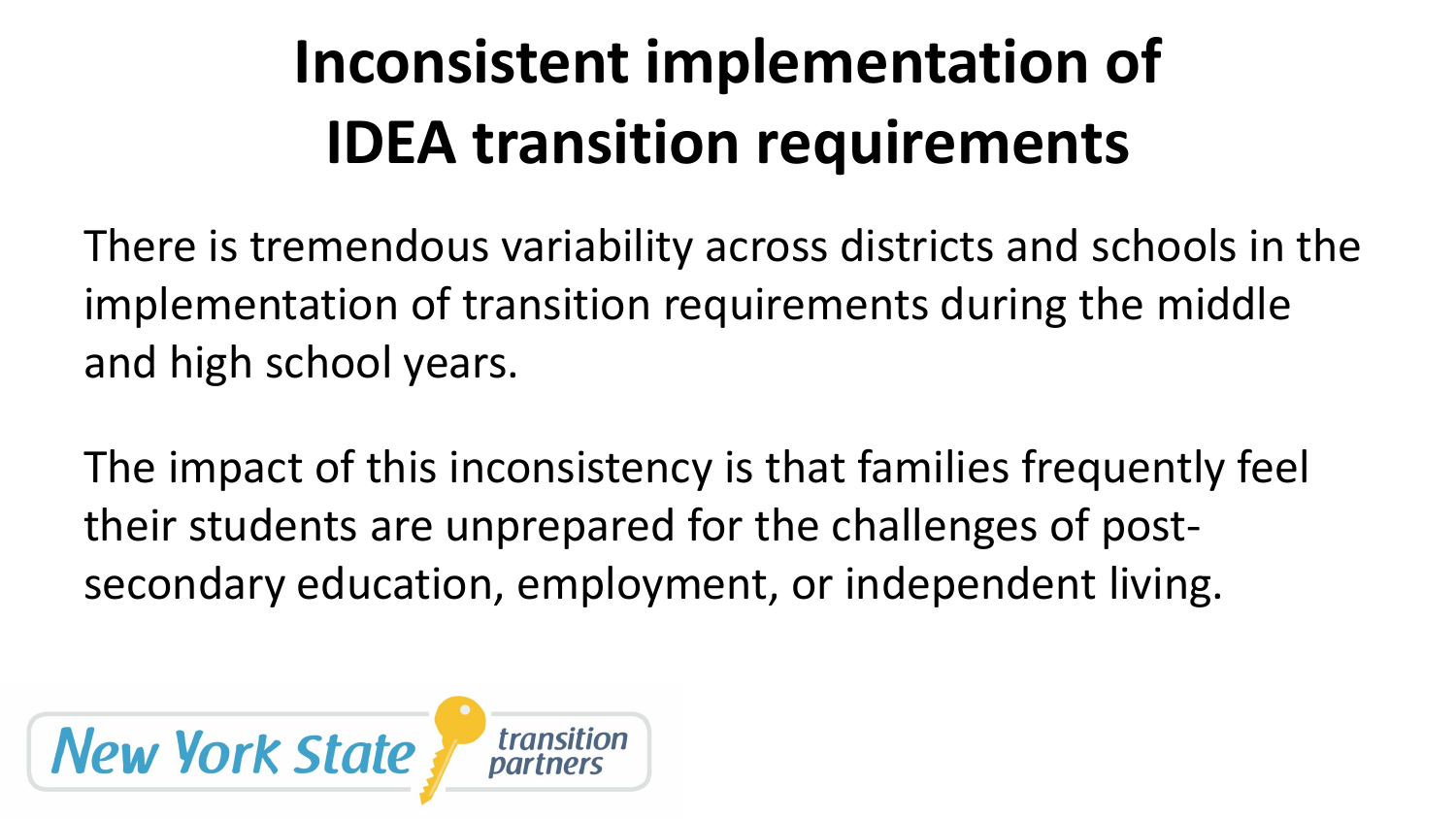# **Level 1 Assessments and the Middle School Years:**

- Fewer than half (48%) of survey respondents who have children over age 14 reported that a Level 1 Transition Assessment was completed.
- Of this group, 64% reported that the assessment was used to develop IEP goals.
- Only 30% of these reported that the assessment was useful for planning for high school.

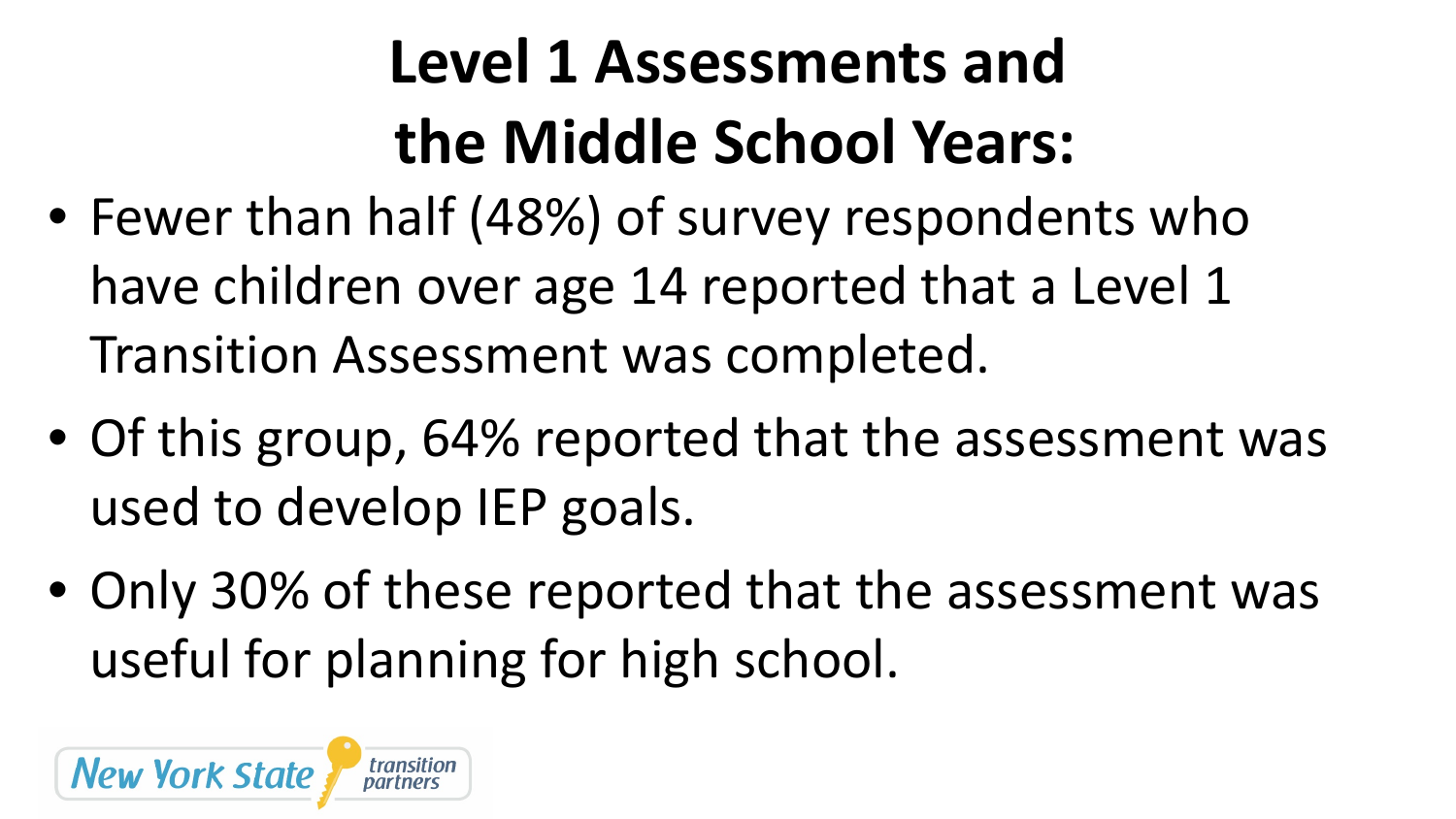#### **Individual Education Program Process**

• Only 56% of parents of young people age 14 and above reported that their child was involved in his/her IEP meeting.

• Further, we have little data about the nature and quality of this participation.

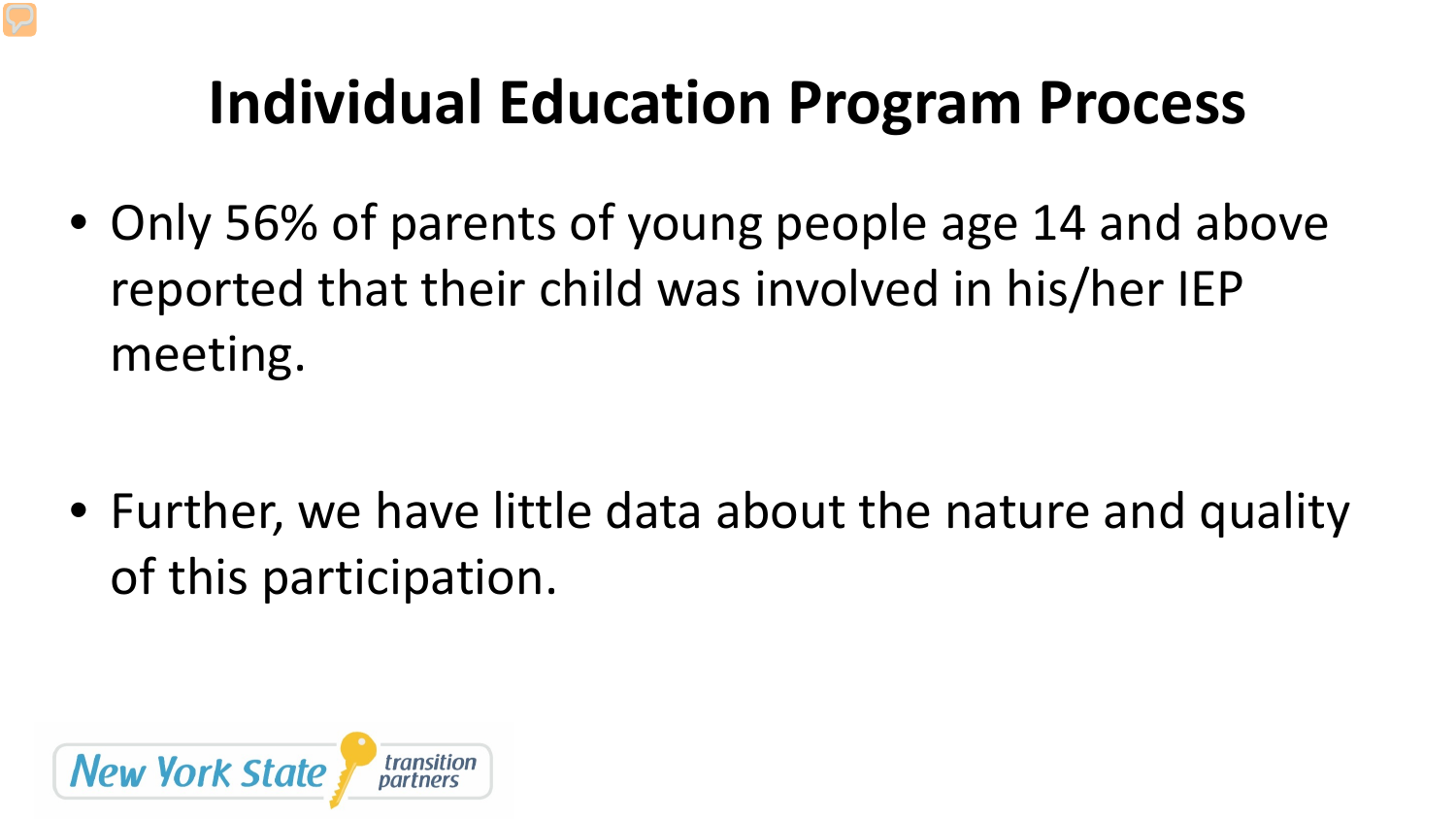### **Transition Goals**

- 57% of parents who have children ages 15 and up reported that their child's IEP did not include a transition plan
- Of parents of children age 15 and above, nearly half of parents (46%) reported have no plan for what their will do after completing high school and 55% of reported not feeling prepared for life after high school.
- 54% of parents reported the school did not actively work toward transition goals with their child, including where they will live, work, and learn.

**New York State** transitior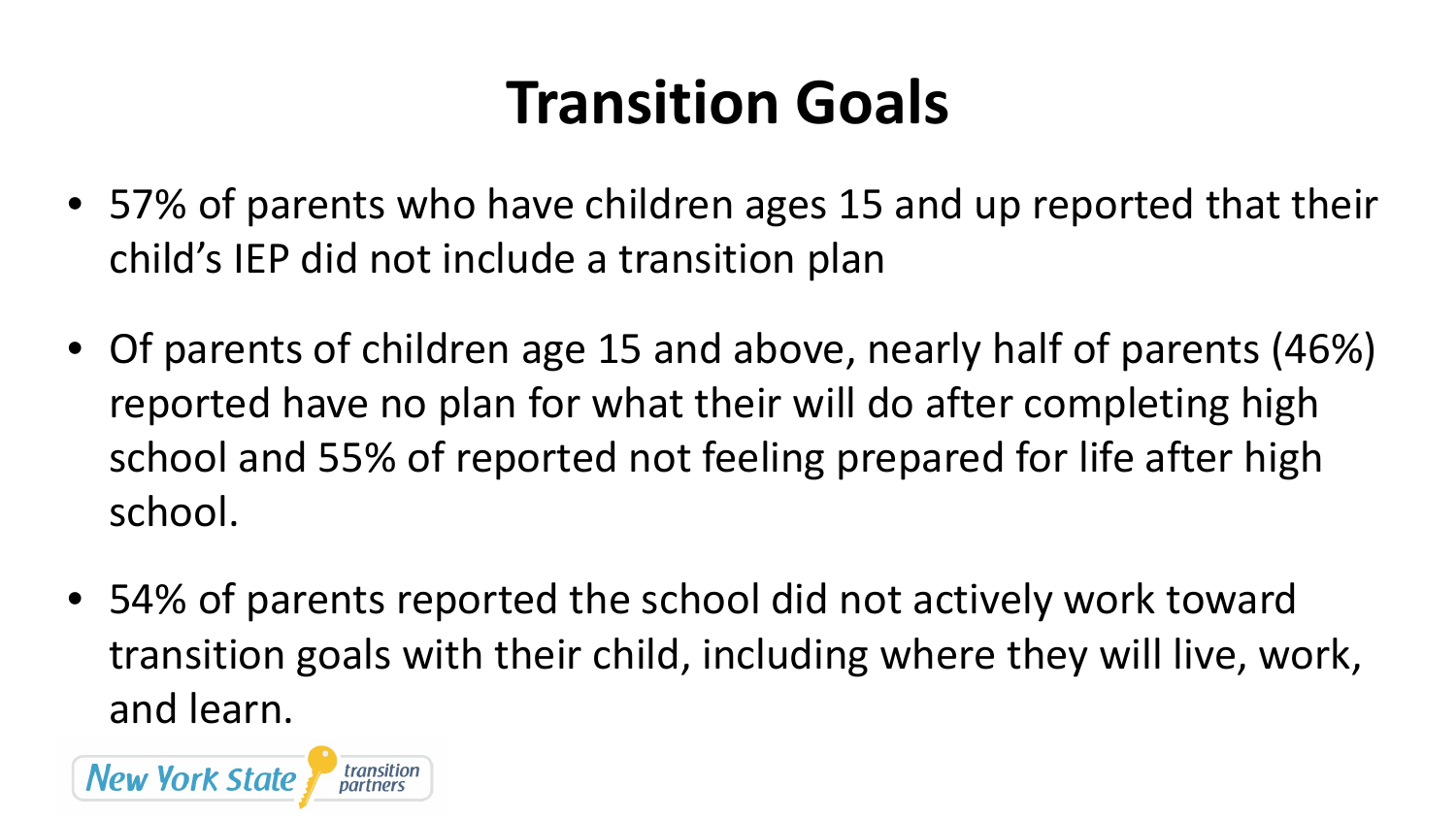### **CDOS and Regents Diploma**

- For many students, earning a Regents Diploma and a CDOS credential feels difficult.
- Both parents and professionals expressed concerns that for many of these students there is not enough time in the school day to attend to both transition priorities and academic ones
- Students with invisible disabilities often can meet academic criteria with a lot of work and support, but also need the work-focused social and employability skills supported by strong transition IEPS.
- Students often graduate without the social skills, self-advocacy, and practical skills (money management, time management) to successfully navigate work situations or college.
- And after the herculean effort many of these students make to get a diploma, they do not have access to career-path jobs**.**

**New York State**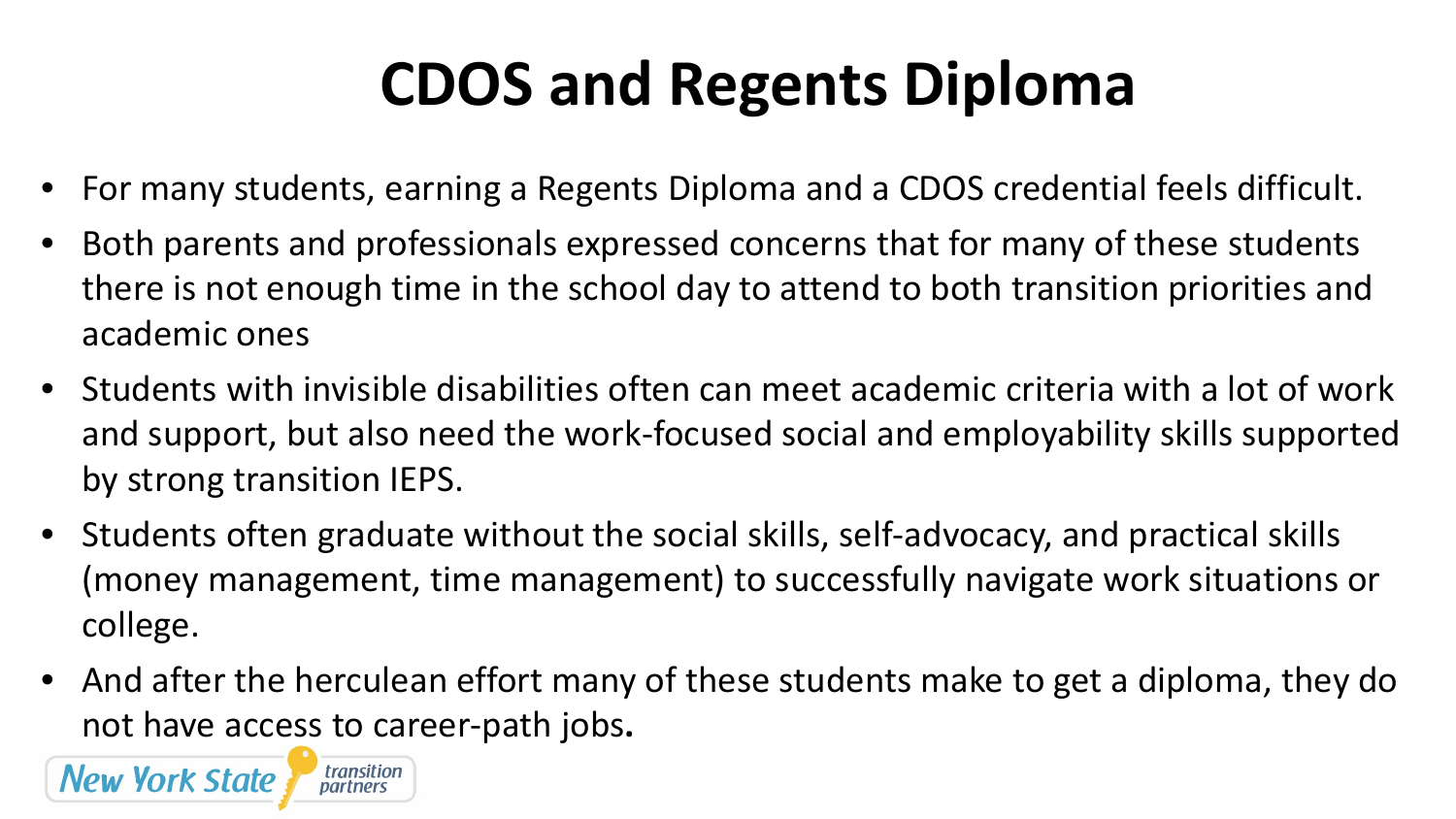### **Students are not ready for college**

- Parents perceive a lack of preparation, collaboration, and coordination -- creating a barrier for students with disabilities to start college ready to succeed.
- Only 16% of parents of students age 18 and above in the survey indicated that their young adult is currently enrolled in college.
- Of those parents reporting on students who were no longer in school, 58% received exit summaries and 44% received course of study statements

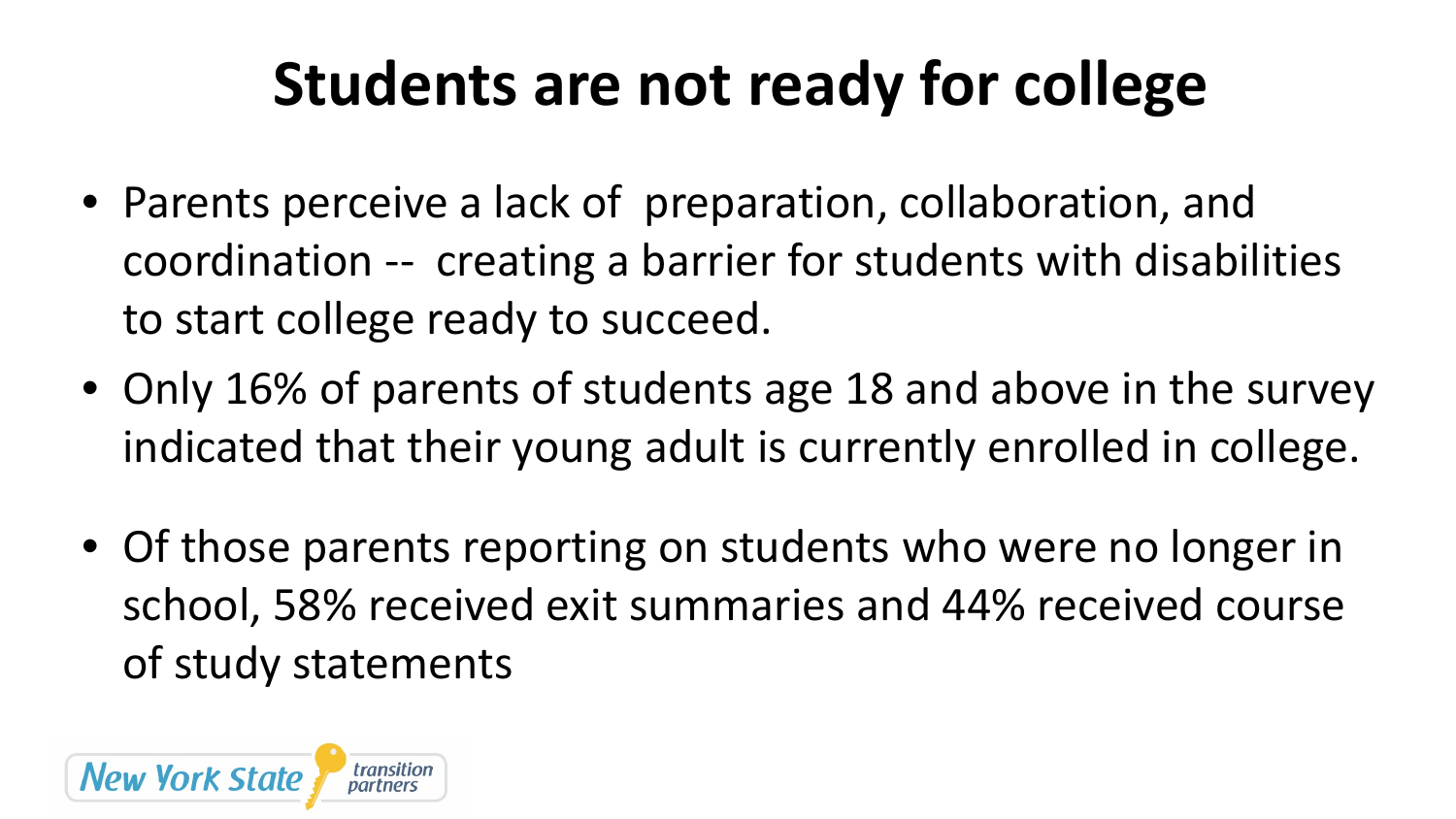# **Parents feel unsupported and unable to navigate next steps**

- Although education professionals note improvements in interagency planning, collaboration, and coordination, young people are still falling through the cracks; and many parents report that they feel unsupported and unable to navigate next steps, and that their children are unprepared for work or school
- According to the parent survey, 74% of students ages 15 and up were not connected with ACCES-VR services, 50% were not connected with OPWDD, and 83% were not connected to the Office of Mental Health.
- Of the 66 parents who have children connected with ACCES-VR services, all reported that the school helped to connect them with these services.

**New York State**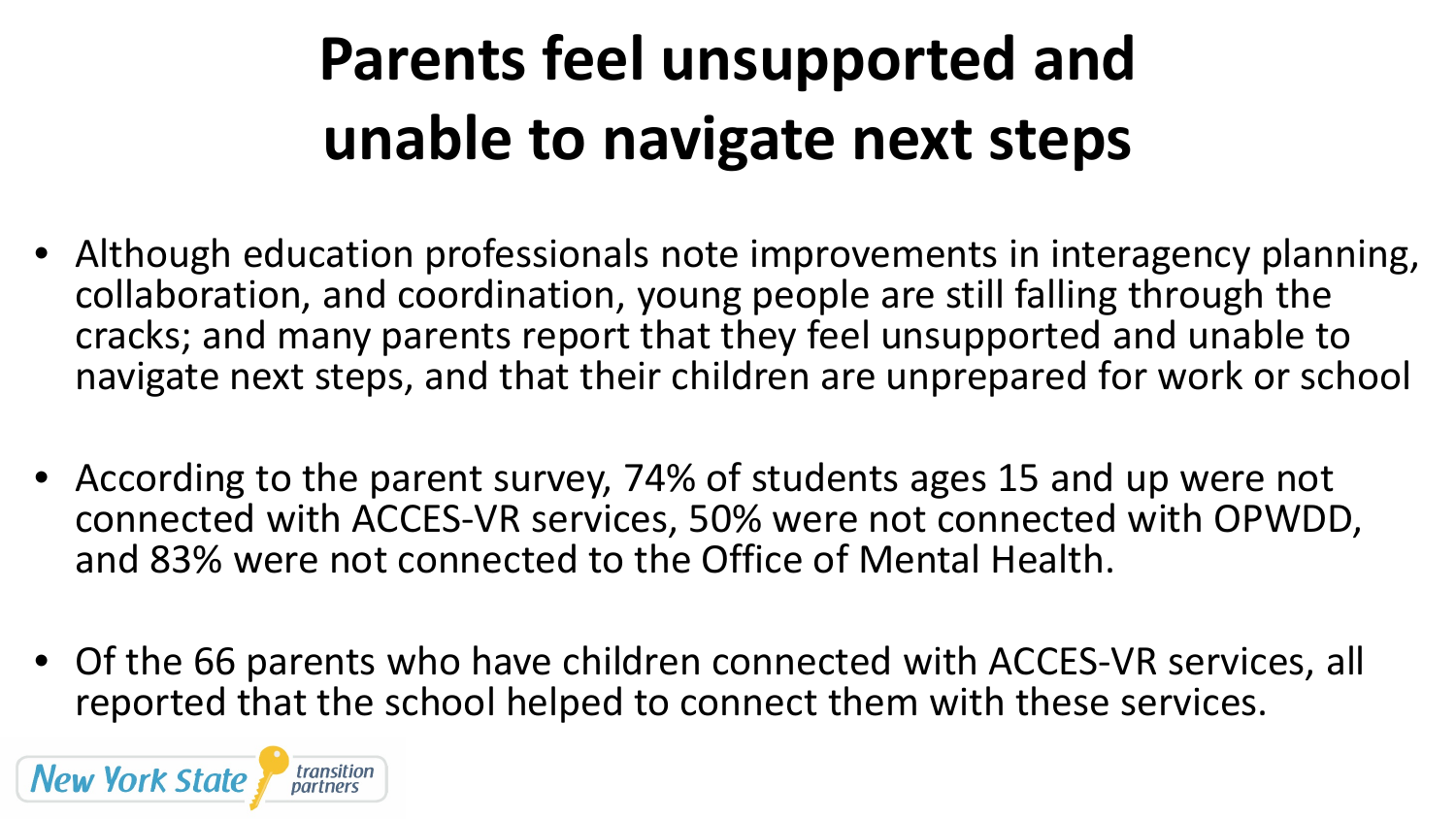#### **Lack of employment & career path opportunities**

- There is great concern about shortage of opportunities for young adults with disabilities to support themselves AND/ or have a career path.
- 47% of parents of children 18 and older reported that their children have a paid position; 49%, had a volunteer position, and 21% were involved in an internship.
- Yet many of these young adults who have jobs are underemployed with few hours, no benefits, and no career path.

**New York State**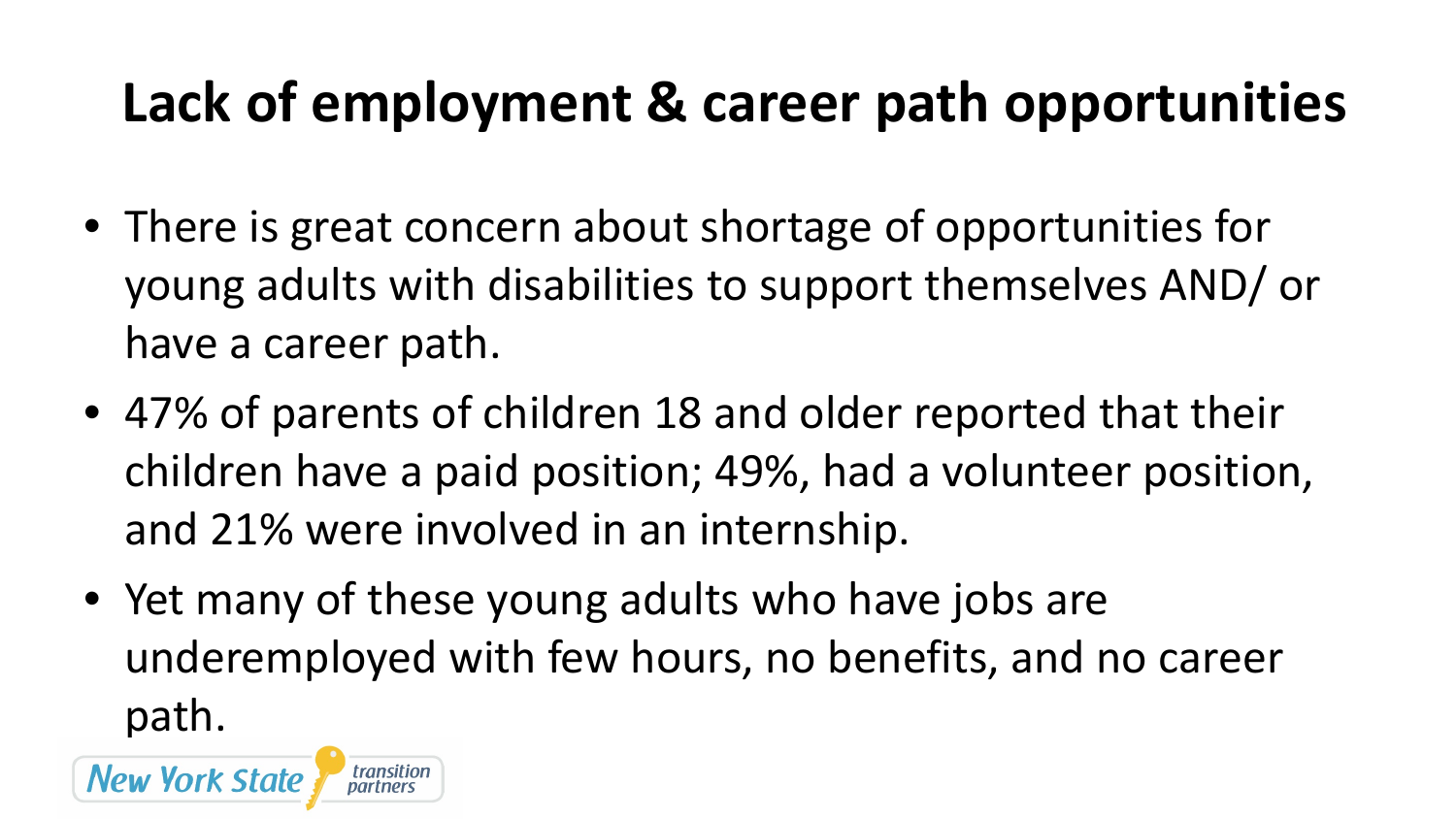### **Lack of post-school support for independent living, work, and social connection**

- Of the parents who responded to the survey, 46% indicated that they receive some services through OPWDD. The OPWDD system is especially complex for families to access, with strict eligibility criteria, documentation requirements, a frequently changing "Front Door" process, Medicaid regulations, and service coordinators who may change jobs and agencies.
- While professionals report that collaboration between schools and ACCES-VR is improving, parents are concerned that school-based transition personnel have little knowledge about the OPWDD process, exacerbating the difficulties parents have both understanding and accessing services. Parents express considerable anger, frustration, and confusion.
- For parents who report that their children are "too high functioning" to qualify for OPWDD, there is frustration with the lack of support for work, social connection, and independent living.
- Parents report that family support & involvement is a key determinant of post-school opportunities & outcomes

![](_page_12_Picture_5.jpeg)